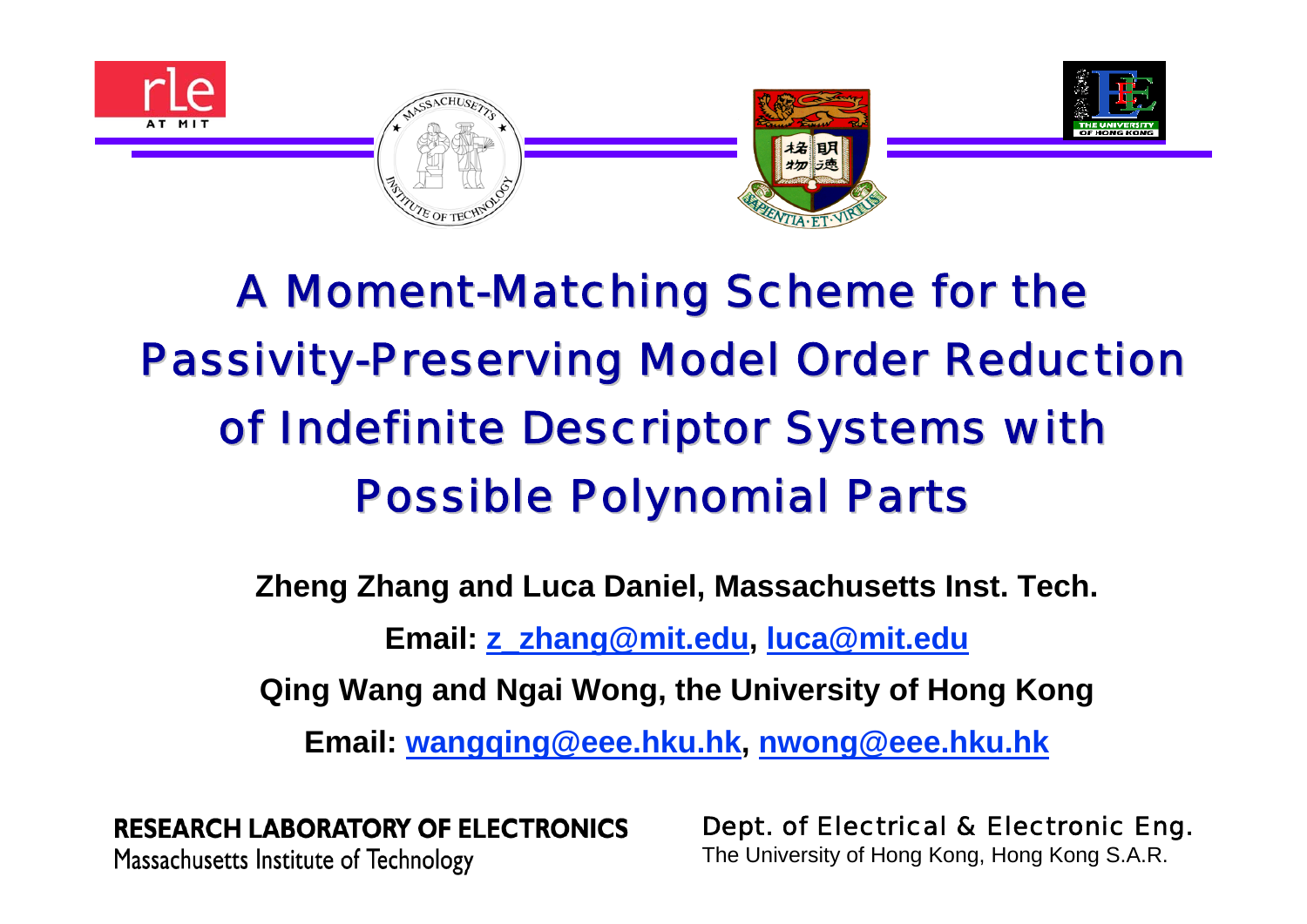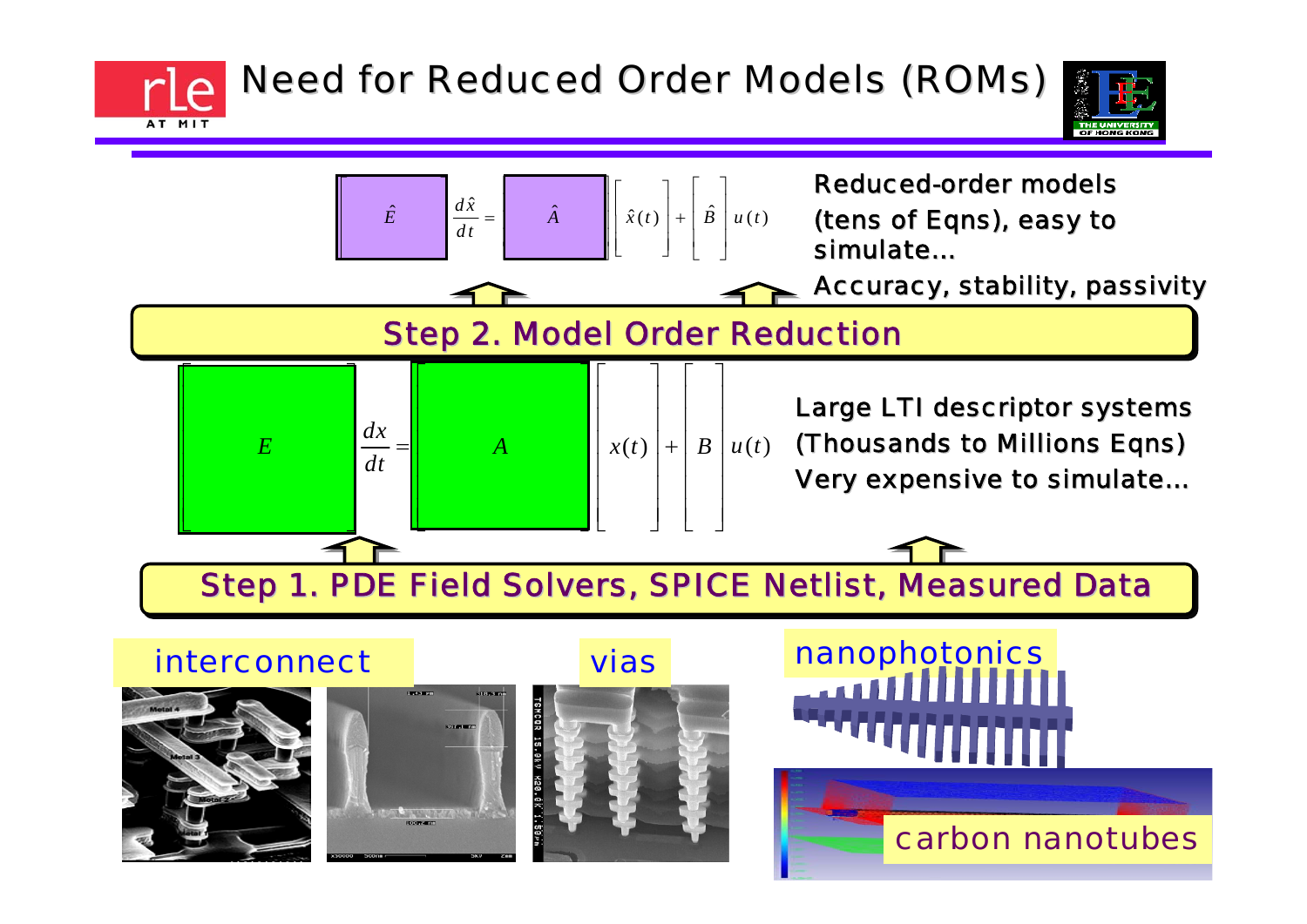



- $\mathbb{R}^2$ **The composition of "stable" models can be** *unstable*
- $\mathbb{R}^2$ **But the interconnection of "passive models" is stable.**



**If the models are not If the models are not passive they can generate energy, and the timedomain simulation may** explode in the connected **systems systems -level simulation! level simulation!** 

- $\mathbb{R}^2$  **A LTI system is passive if** *H(s)* **is positive real:**
	- **1.**  $H(s)$  has no poles in  $\text{Re}(s) > 0$
	- **2.***for all*  $s \in \mathbb{C}$
	- **3.**  $H(s) + H^*(s) \ge 0$  for all  $Re(s) > 0$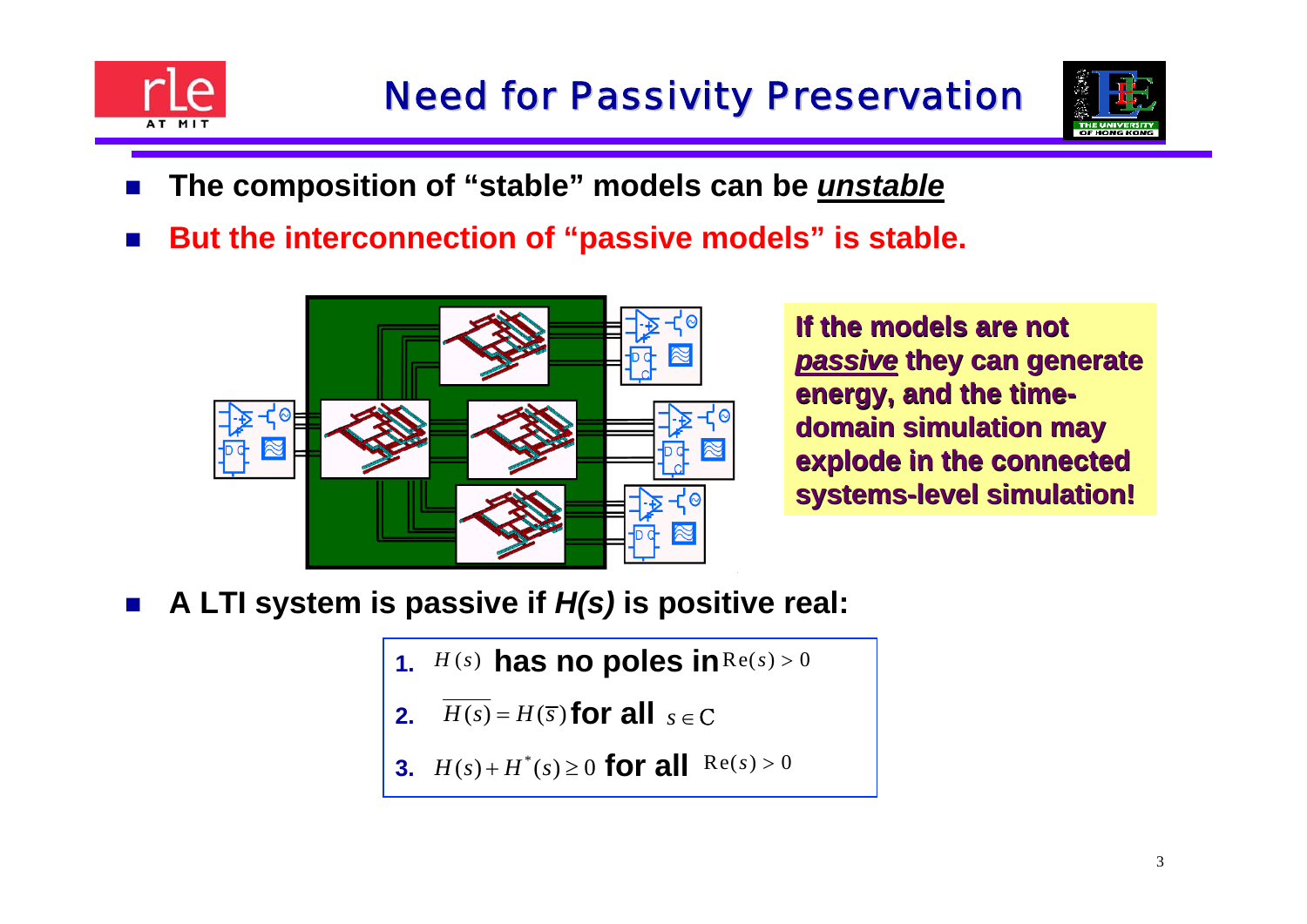# **<u>C</u> Passive MORs: Moment Matching vs PRBT**

## Basic MOR Procedures:



1. For positive semi-definite systems, moment matching (e.g., PRIMA)  $\it{O}$  ( $\it{n}^{\rm{2}}$ )

 $E + E^{T} \ge 0$ ,  $A + A^{T} \le 0$ ,  $B^{T} = C$ 

*U* **<sup>=</sup>***<sup>V</sup>* (congruence transform)

 $E_r + E_r^T \geq 0, A_r + A_r^T \leq 0, B_r^T = C_r^T$ 

2. For indefinite systems, use positive-real balanced truncation, cost  $O\left(n^{\beta}\right)$ need solve two generalized algebraic Riccati equations (coming later...)

Moment matching is more efficient thus preferred …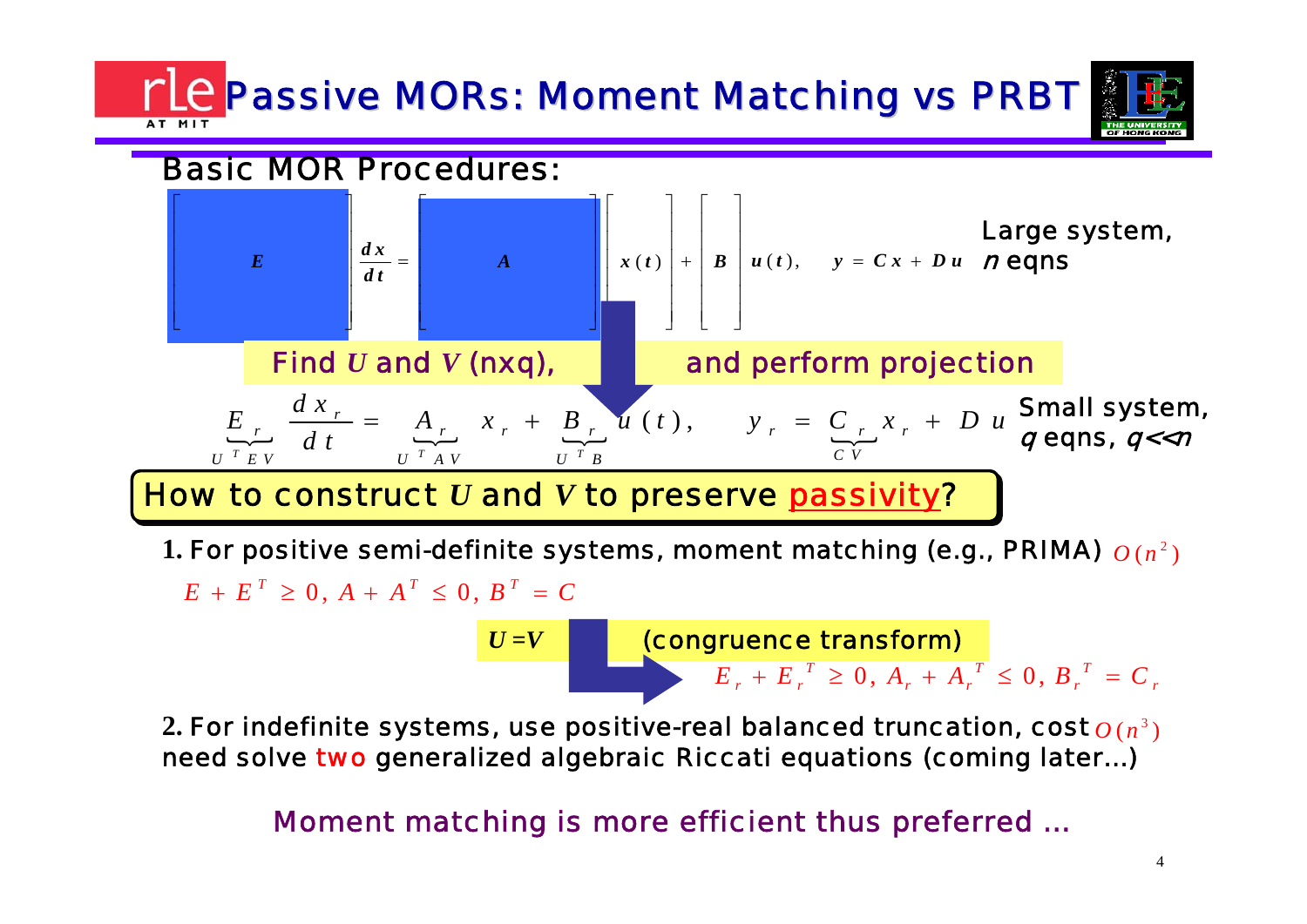



**1.** Indefinite models: passivity is not guaranteed**.**

 $2.$  If  $\boldsymbol{\mathit{E}}$  is singular, the ROM may be very inaccurate.  $\quad \int \textbf{W} \textbf{hy??}$ 

 $k=1$ 

Consider the following passive descriptor system model

$$
E\,\frac{dx}{dt} = Ax + Bu\,, \quad y = Cx
$$

 $$ 

tion

\n
$$
H(s) = C (sE - A)^{-1} B = H_{sp}(s) + P(s)
$$
\nStrictly proper

\n
$$
H_{sp}(s) = \sum_{i=1}^{m_1} \frac{F_i}{s - p_i}, \quad H_{sp}(j\infty) = 0
$$
\n
$$
P(s) = M_0 + \sum_{i=1}^{m_2} s^k M_k
$$

 $P(s)=0$ :  $\quad$  H(s) is strictly proper.

The Krylov-subspace based moment mat ching generat es nonsingular *Er*, so *Hr(s)* is strictly proper, and it is inaccurat e when *H(s)* is not st rictly proper!!

#### Practical Examples:

RLC circuits with L-I cutsets or C-V loops; descretized PDEs, linearized MOS circuits, MEMs devices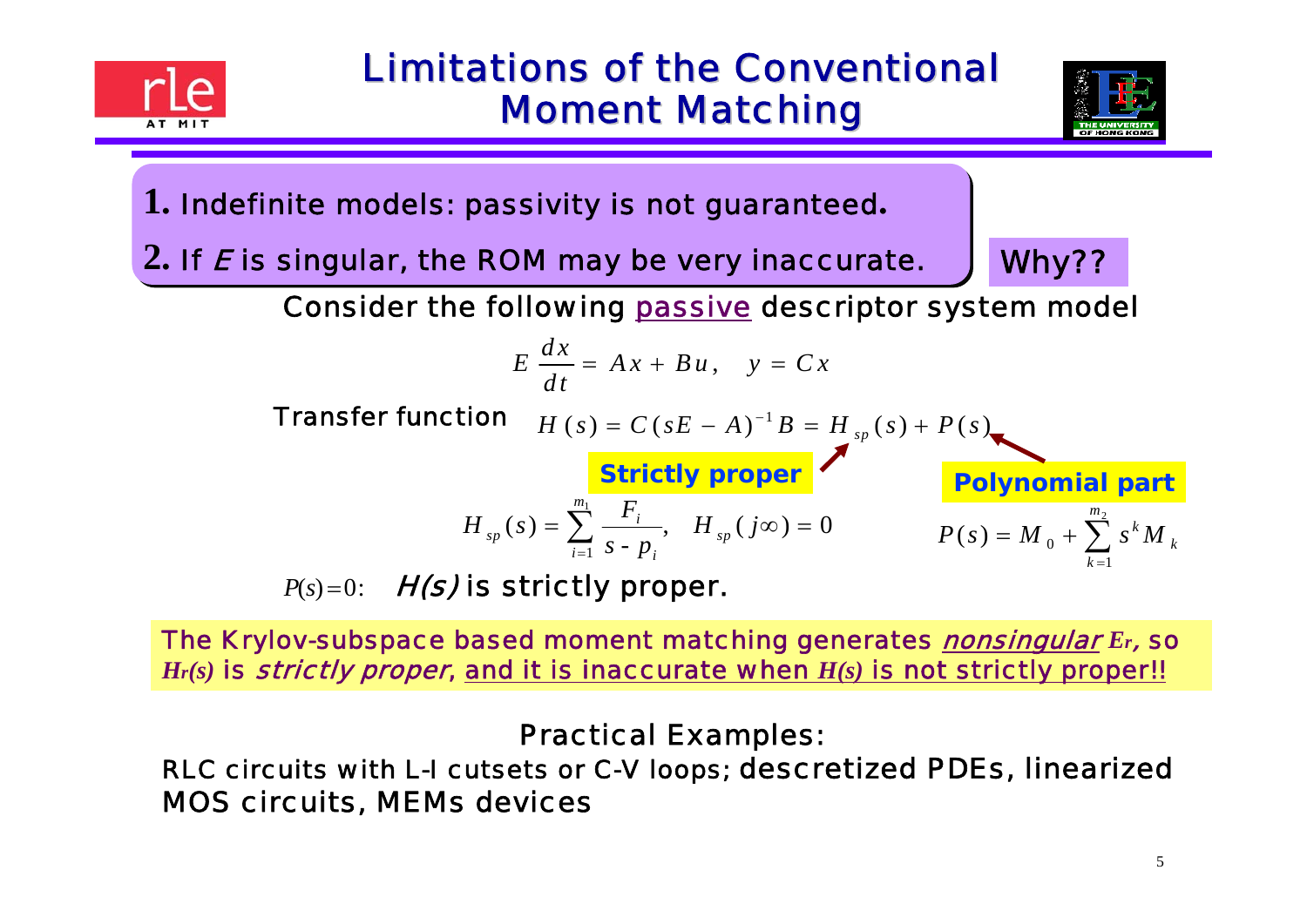**Polynomial Parts: Simple RLC Examples** AT MIT



Conventional Krylov-subspace moment matching cannot preserve *P(s)*!!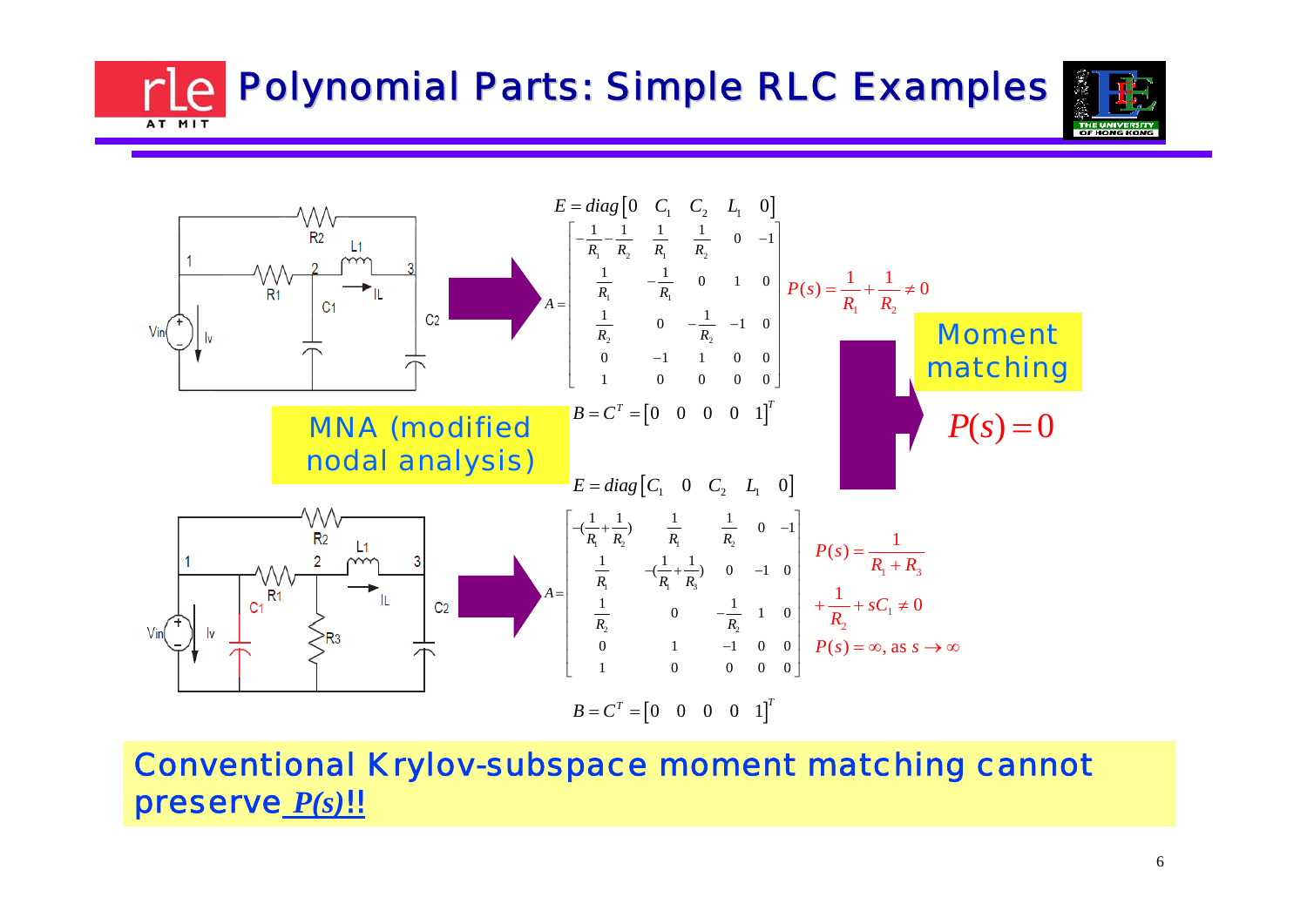**Proposed Model Order Reduction Scheme** 



- 1. Passive Moment Matching for Nonsingular <u>Indefinite</u> Systems
	- $\Box$  How to guarantee accuracy?
		- O use moment matching to guarantee accuracy.
	- $\Box$  How to preserve passivity?
		- $\bullet$ Relate the MOR method to positive real lemma**.**

## 2. Model Reduction for <u>Singular</u> Descriptor Systems

- $\Box$ How to preserve the possible polynomial part?
- $\Box$ □ How to preserve <u>passivity</u>?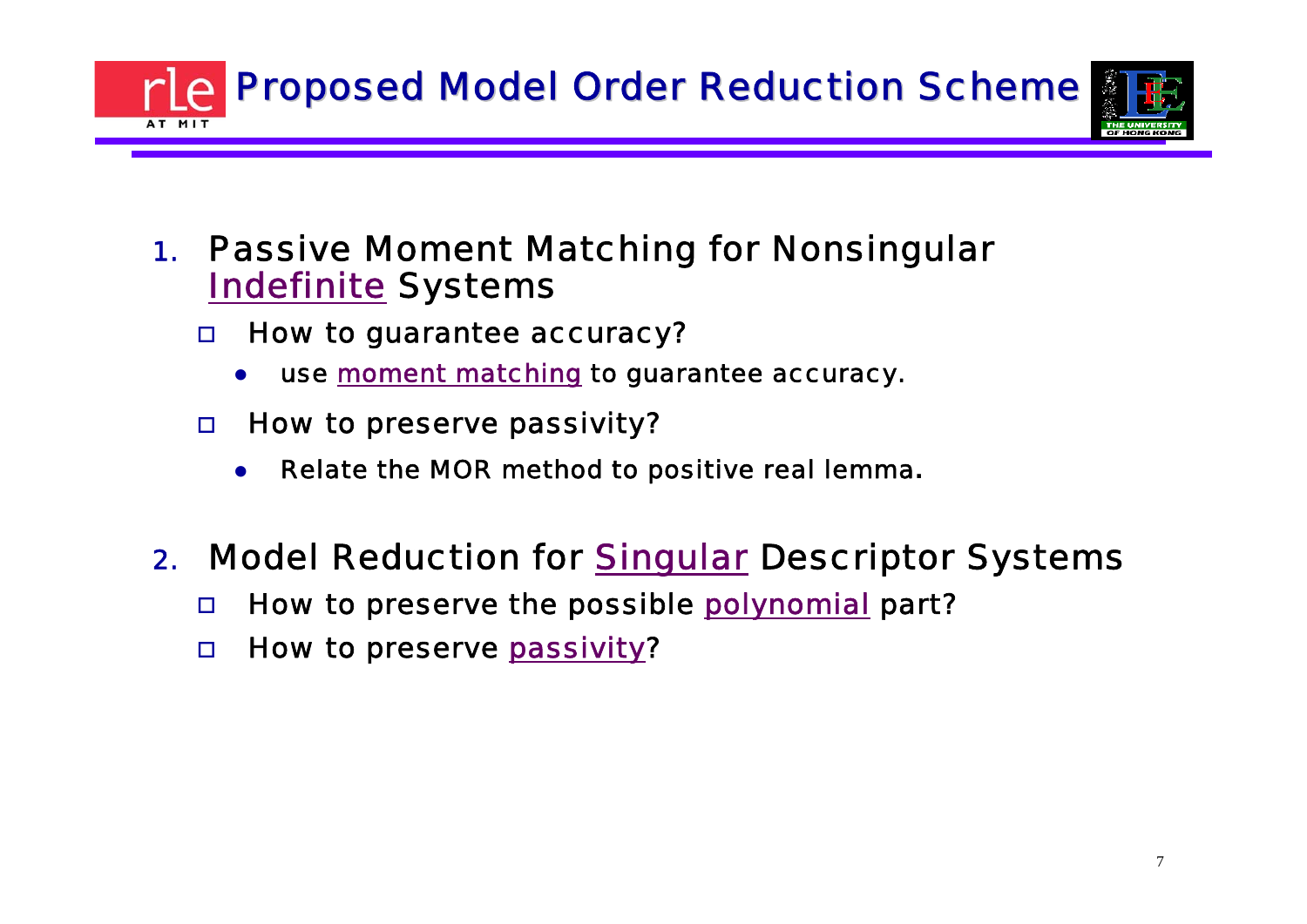

m.



Given the <u>passive indefinite</u> model  $E\dot{x} = Ax + Bu$ ,  $y = Cx + D$ 

Assume that  $\boldsymbol{E}$  is nonsingular and  $\left| D+D'\geq0\right|$  $D+D^{T}$ 

Proposed MOR Flow (motivated by Bond ICCAD2008)

× ■ Step 1: Construct the right projection matrix V, by any existing q-th order Krylov-subspace moment matching, e.g.

$$
V = \left\{ (s_0E - A)^{-1} B, (s_0E - A)^{-1} E (s_0E - A)^{-1} B, L, \left[ (s_0E - A)^{-1} E \right]^{q-1} (s_0E - A)^{-1} B \right\}
$$

■ Step 2: Compute the positive real observability Gramian *Qo>=*0, the stabilizing solution to the GARE  $\boldsymbol{\mathit{.}}$ 

 $\tilde{A}^TQ_oE+E^TQ_o\tilde{A}+E^TQ_o\tilde{B}\tilde{B}^TQ_oE+\tilde{C}\tilde{C}=0,\,\,\,\tilde{B}=B\Big(D+D^T\,\Big)^{-\frac{1}{2}}\,,\,\,\,\tilde{C}=\Big(D+D^T\,\Big)^{-\frac{1}{2}}\,C\,,\,\,\,\tilde{A}=A-\tilde{B}\tilde{C}$  $\tilde{A}^T Q_\alpha E + E^T Q_\alpha \tilde{A} + E^T Q_\alpha \tilde{B} \tilde{B}^T Q_\alpha E + \tilde{C} \tilde{C} = 0, ~~ \tilde{B} = B \left( D + D^T \right)^{-\frac{1}{2}}, ~~ \tilde{C} = \left( D + D^T \right)^{-\frac{1}{2}} C, ~~ \tilde{A} = A - \tilde{C}$  $\tilde{B} = R(D + D^T)^{-\frac{1}{2}}$   $\tilde{C} = (D + D^T)^{-\frac{1}{2}}C$   $\tilde{A} = A - \tilde{B}\tilde{C}$ 

- Step 3: Compute the left projection matrix  $\bm{U}: \ \ U = Q_oEV\left(V^TE^TQ_oEV\right)^{-1}$ ×
- × **Step 4: Construct the ROM:**  $E_r = U^T E V, A_r = U^T A V, B_r = U^T B, C_r = CV$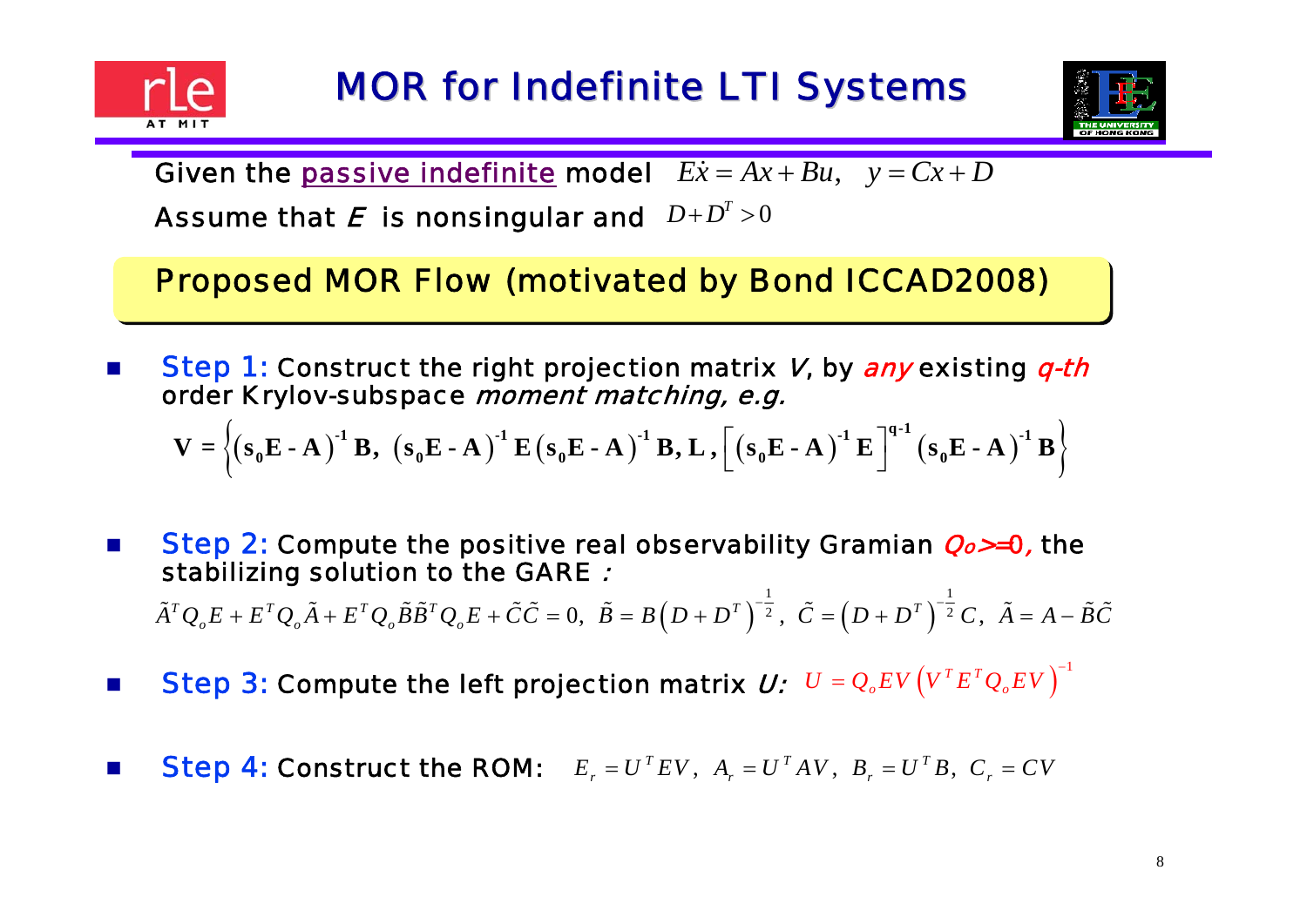



information !!

# **Accuracy**

× **The first q moments of**  $H(s)$  are preserved, due to the (block) Krylov-subspace used for constructing *V*

 $V \;\; = \; \left\{ \left(\,s_{\,0} \,E \; - \; A\,\,\right)^{-\, 1} \; B \; , \;\; \left(\,s_{\,0} \,E \; - \; A\,\,\right)^{-\, 1} \; E \;\; \left(\,s_{\,0} \,E \; - \; A\,\,\right)^{-\, 1} \; B \; , \; \cdots \; \; , \; \left[\; \left(\,s_{\,0} \,E \; - \; A\,\,\right)^{-\, 1} \; E \;\; \right]^{\,q \, -\, 1} \; \left(\,s_{\,0} \,E \; - \; A\,\,\right)^{-\, 1}$  $\cdots$ ,  $\begin{bmatrix} S_0 E & -A \end{bmatrix}$   $E$   $\begin{bmatrix} S_0 E & -B \end{bmatrix}$ 

This guarantees a similar accuracy with PRIMA (using *U=V*).

 $U = Q_o E V \left( V^T E^T Q_o E V \right)^{-1} \Rightarrow \text{range}(U) \subset \text{range}(Q_o)$  $= Q_e$  EV  $(V^T E^T Q_e E V)^{-1} \Rightarrow \text{range}(U) \subset$ P. **Furthermore,** *U* **provides extra accuracy!** Provides system oberservability

## **Complexity**

× Compared with PRBT, our method is 2X faster.

 $\tilde{A}^TQ_oE+E^TQ_o\tilde{A}+E^TQ_o\tilde{B}\tilde{B}^TQ_oE+\tilde{C}\tilde{C}=0$ 

 $\rm 0$  $\rm 0$  $^{T}Q_{o}E + E^{T}Q_{o}\ddot{A} + E^{T}Q_{o}\ddot{B}\ddot{B}^{T}Q_{o}E + \ddot{C}^{T}$  $P_{\mathcal{C}}E^T + EQ_{\mathcal{C}}A^T + EQ_{\mathcal{C}}C^T CQ_{\mathcal{C}}E^T + \ddot{B}\ddot{B}^T$  $A^{\prime}Q_{o}E + E^{\prime}Q_{o}A + E^{\prime}Q_{o}BB^{\prime}Q_{o}E + C^{\prime}C$  $A Q_c E^{\prime} + E Q_c A^{\prime} + E Q_c C^{\prime} C Q_c E^{\prime} + BB$  $\begin{cases} \tilde{A}^TQ_oE+F^TQ_o\tilde{A}+E^TQ_o\tilde{B}\tilde{B}^TQ_oE+\tilde{C}^T\tilde{C}= \ \tilde{A}^T\tilde{C}^T\tilde{C}^T\tilde{C}^T\tilde{C}^T\tilde{C}^T\tilde{C}^T\tilde{C}^T\tilde{C}^T\tilde{C}^T\tilde{C}^T\tilde{C}^T\tilde{C}^T\tilde{C}^T\tilde{C}^T\tilde{C}^T\tilde{C}^T\tilde{C}^T\tilde{C}^T\tilde{$  $\left[ \tilde{A}Q_{c}E^{T}+EQ_{c}\tilde{A}^{T}+EQ_{c}\tilde{C}^{T}\tilde{C}Q_{c}E^{T}+\tilde{B}\tilde{B}^{T}=\right]$  $\tilde{A}^T\Omega\ E\bot\ E^T\Omega\ \tilde{A}\bot\ E^T\Omega\ \tilde{B}\tilde{B}^T\Omega\ E\bot\tilde{C}^T\tilde{C}$  $\tilde{A}O$   $F^T + FO$   $\tilde{A}^T + FO$   $\tilde{C}^T\tilde{C}O$   $F^T + \tilde{B}\tilde{B}$ Our method (one GARE): PRBT (two GAREs):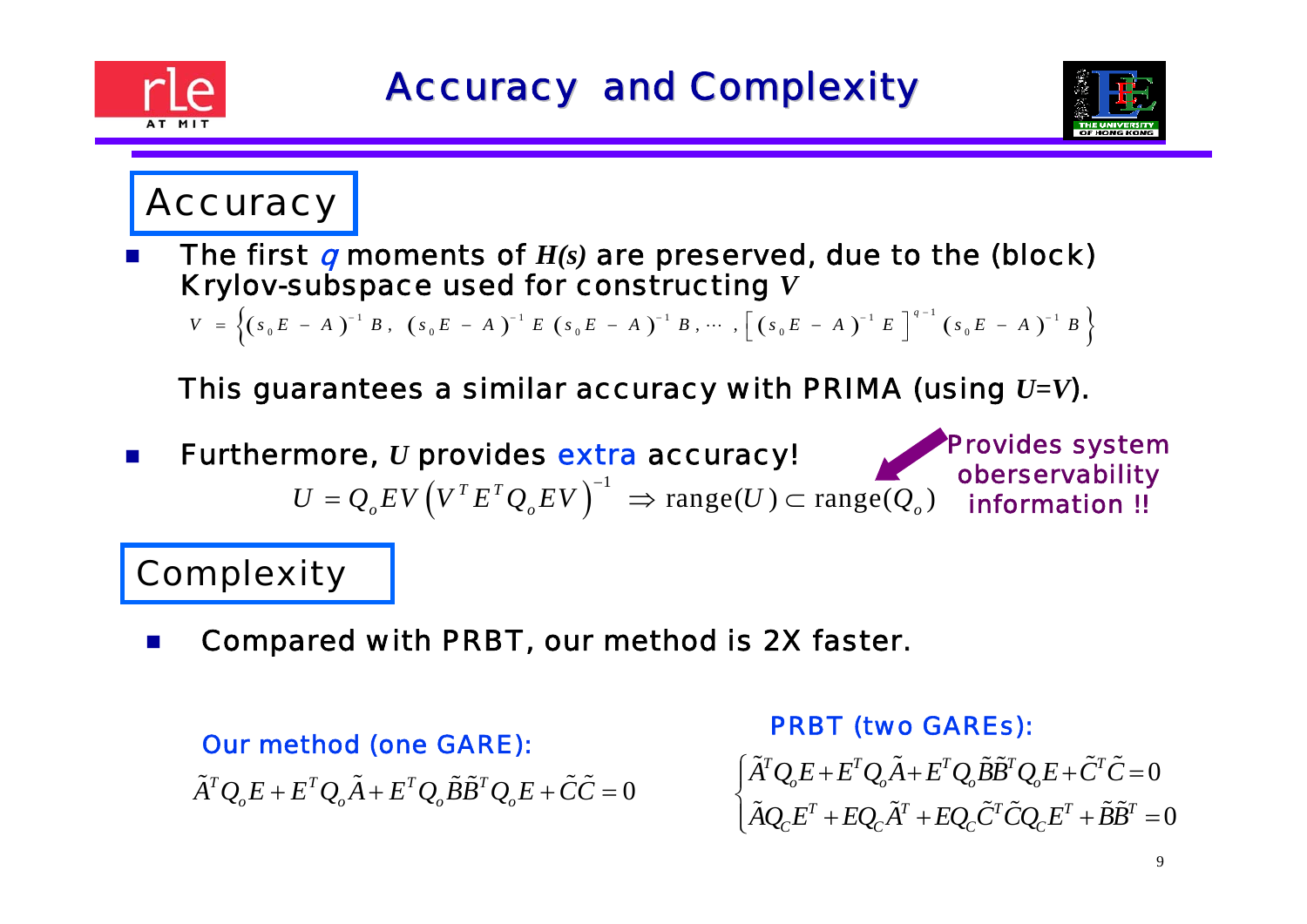



$$
U = Q_o EV \left( V^T E^T Q_o EV \right)^{-1}, E_r = U^T EV, A_r = U^T AV, B_r = U^T B, C_r = CV
$$

#### For the obtained ROM, we can prove that the following LMIs

$$
\begin{cases}\nA_r^T X E_r + E_r^T X A_r = -L_r L_r^T, \\
E_r^T X B_r - C_r^T = -L_r W_r, \\
D + D^T \ge W^T W\n\end{cases}
$$

**Sufficient** condition for passivity!!

has a positive semi-definite solution:

 $X = V^T E^T Q_o E V \geq 0$ 

According to the <u>extended positive real lemma</u> (*R. W. Freund* and F. Jarre 2004), the constructed ROM is passive.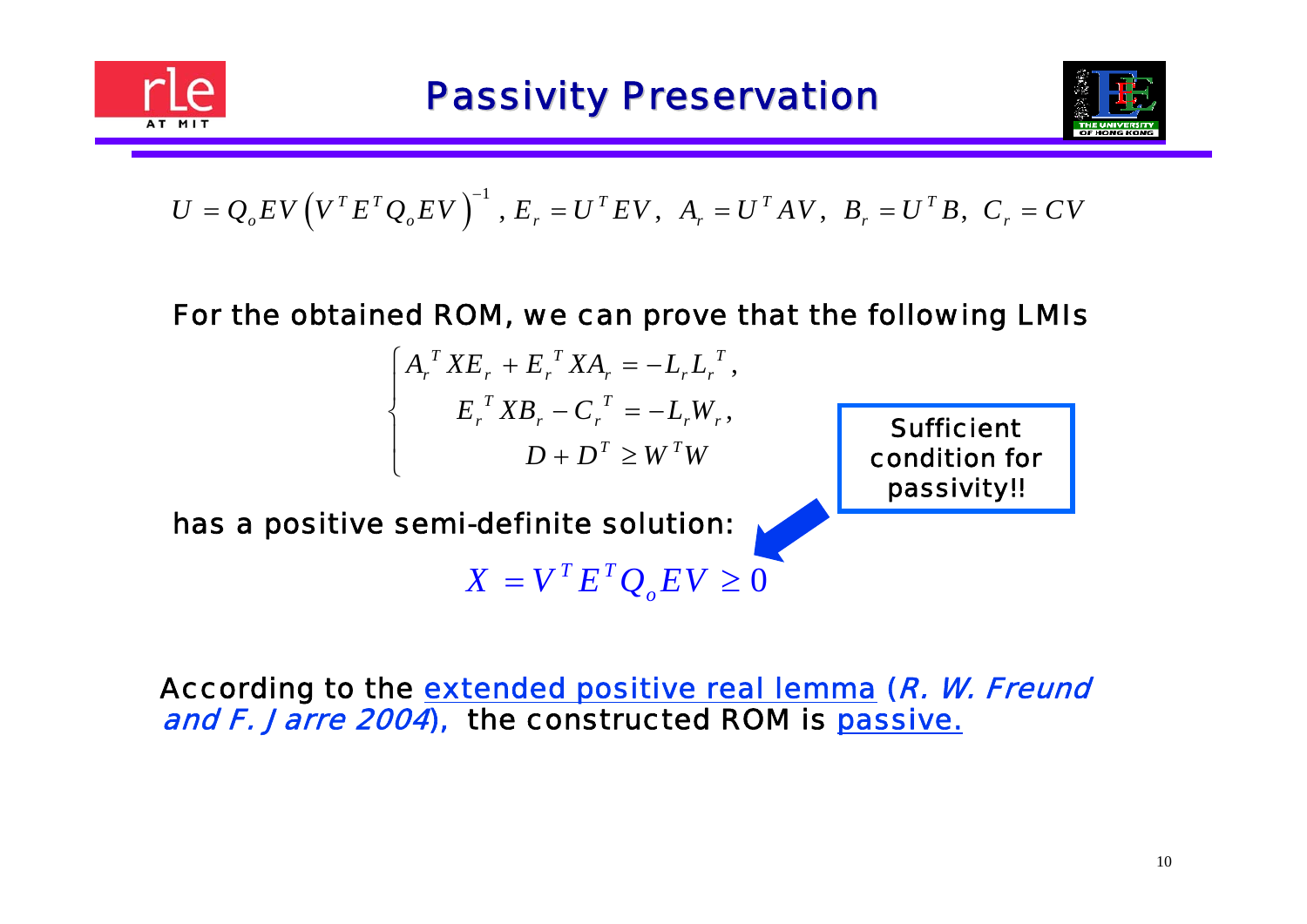



## Singular Descriptor systems

$$
E\,\frac{dx}{dt} = A\,x + B\,u\,,\quad y = C\,x + D\,u
$$

E is not invertible

## Canonical Form of the Matrix Pencil

$$
E = T_{l} \begin{bmatrix} I \\ N \end{bmatrix} T_{r}, \quad A = T_{l} \begin{bmatrix} J \\ I \end{bmatrix} T_{r}
$$

*Tl* and *Tr* are invertible, *J* corresponds to finite system poles, *N* is a nilpotent matrix that leads to infinite system poles.

**Spectral Projectors** 

$$
P_{l} = T_{l} \begin{bmatrix} I \\ 0 \end{bmatrix} T_{l}^{-1}, \quad P_{r} = T_{r}^{-1} \begin{bmatrix} I \\ 0 \end{bmatrix} T_{r}
$$

**Note:** in practice, we do not use the canonical form to compute the spectral projectors; instead, we use the sparse-LU based canonical projector technique to compute the two projector matrices.

**Details: Z. Zhang and N. Wong***, " An Efficient Projector-Based Passivity Test for Descriptor Systems",* **IEEE TCAD, Aug. 2010**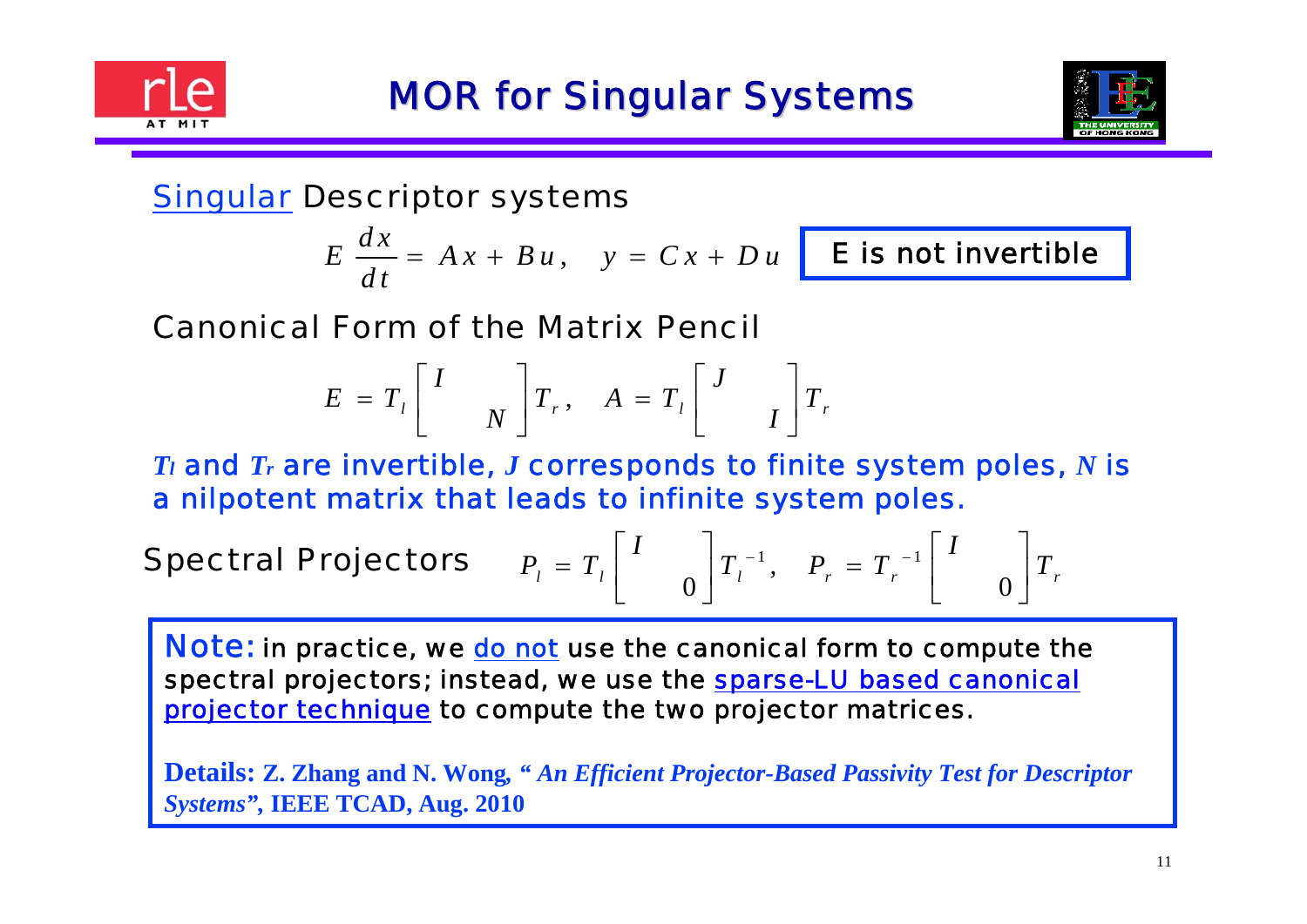



## Singular Descriptor systems

, *d <sup>x</sup>* $E\ \frac{dx}{dt} = Ax + Bu\,, \quad y = Cx + Du\,$  **E** is not invertible

## The transfer function of a passive descriptor system:

$$
H(s) = C(sE - A)^{-1}B + D = H_{sp}(s) + \underbrace{M_{0} + sM_{1}}_{P(s)}
$$

#### Passivity Condition for Descriptor Systems: The proper part Hsp(s)+M 0 is positive real, and M1 is positive semidefinite.

Requirements for our moment-matching flow:

- 1. Preserve the possible polynomial part *P(s)*
- 2. Reduce Hsp(s), and ensure the passivity of *Hsp(s)+M0*

+

## Our Solution:

System Decomposition Passive moment matching for indefinite systems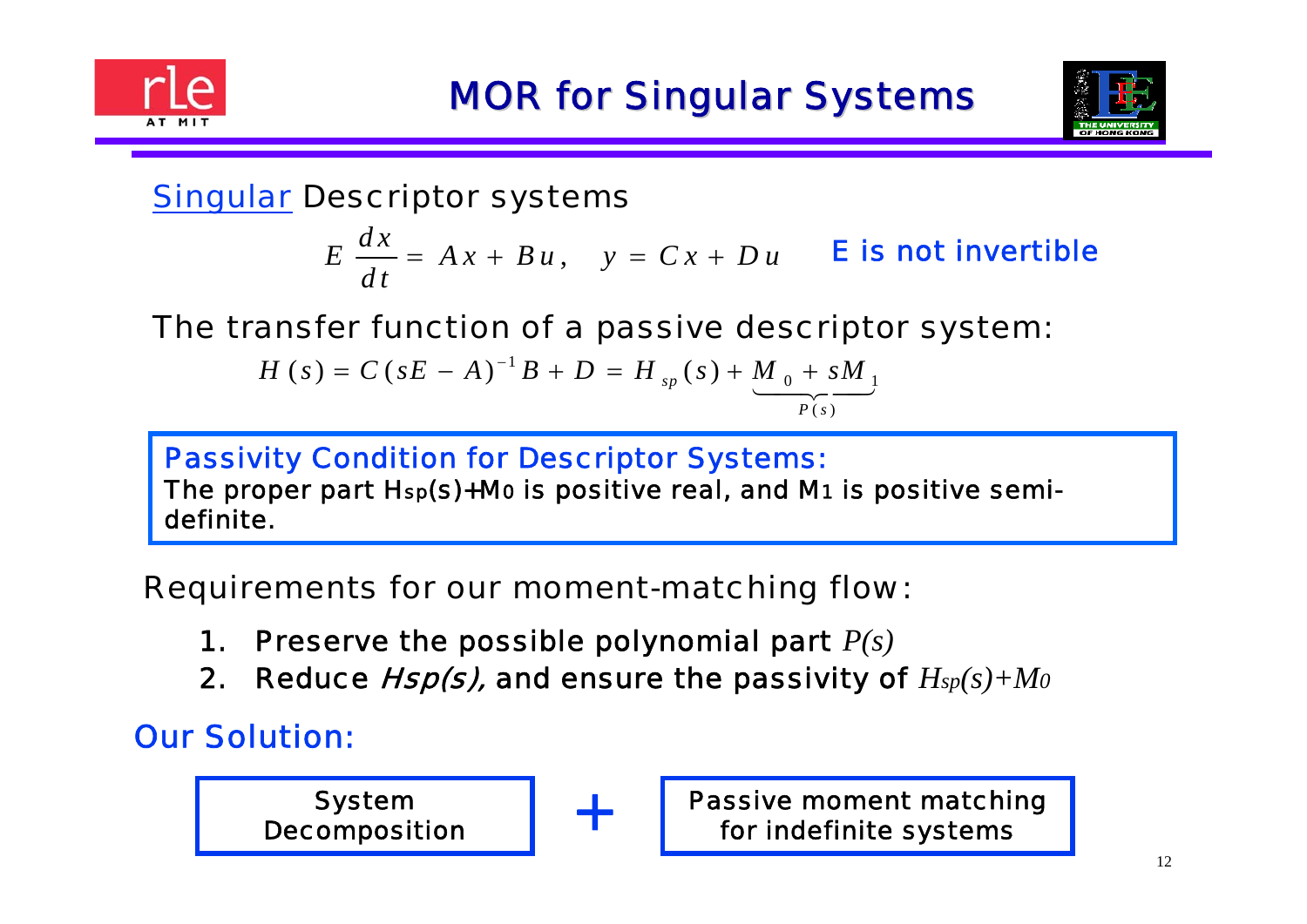



$$
E \frac{dx}{dt} = Ax + Bu, \quad y = Cx + Du \quad \text{E is not invertible}
$$

Step 1: System Decomposition by *P r*

**1.** Define  $G(s) = C(I - P_r)(sE - A)^{-1}B + D$  , then  $H_{sp}(s) + M_0$  can be realized by a nonsingular indefinite system **(***Ep,Ap,Bp,Cp,Dp***):**

$$
E_p = EP_r - \alpha A (I - P_r), A_p = A, C_p = CP_r, B_p = B, D_p = G(0), \text{ with } \alpha > 0
$$
  
**2. Extract** M1  $M_1 = \frac{G(s_1) - G(s_2)}{s_1 - s_2}$ , with  $s_1, s_2 > 0$ 

Step 2: Reduce the indefinite nonsingular model **(** *Ep,Ap,Bp,Cp,Dp* **)** by our proposed moment matching method, get the ROM  $\tilde{\phantom{a}}$ 

$$
E_{pr}\frac{d\tilde{x}}{dt}=A_{pr}\tilde{x}+B_{pr}u\,,\quad y=C_{pr}\tilde{x}+D_{p}u
$$

Step 3: Reconstruct the singular ROM:

$$
Er = \begin{bmatrix} E_{pr} & & \\ & 0 & I_m \\ & & 0 \end{bmatrix}, A_r = \begin{bmatrix} A_{pr} & & \\ & I_m & \\ & & I_m \end{bmatrix}, B_r = \begin{bmatrix} B_{pr} \\ 0 \\ M_1 \end{bmatrix}, C_r^T = \begin{bmatrix} C_{pr} \\ -I_m \\ 0 \end{bmatrix}, D_r = D_p
$$

Note: The final ROM is passive and the polynomial part *P***(***s***)** is preserved.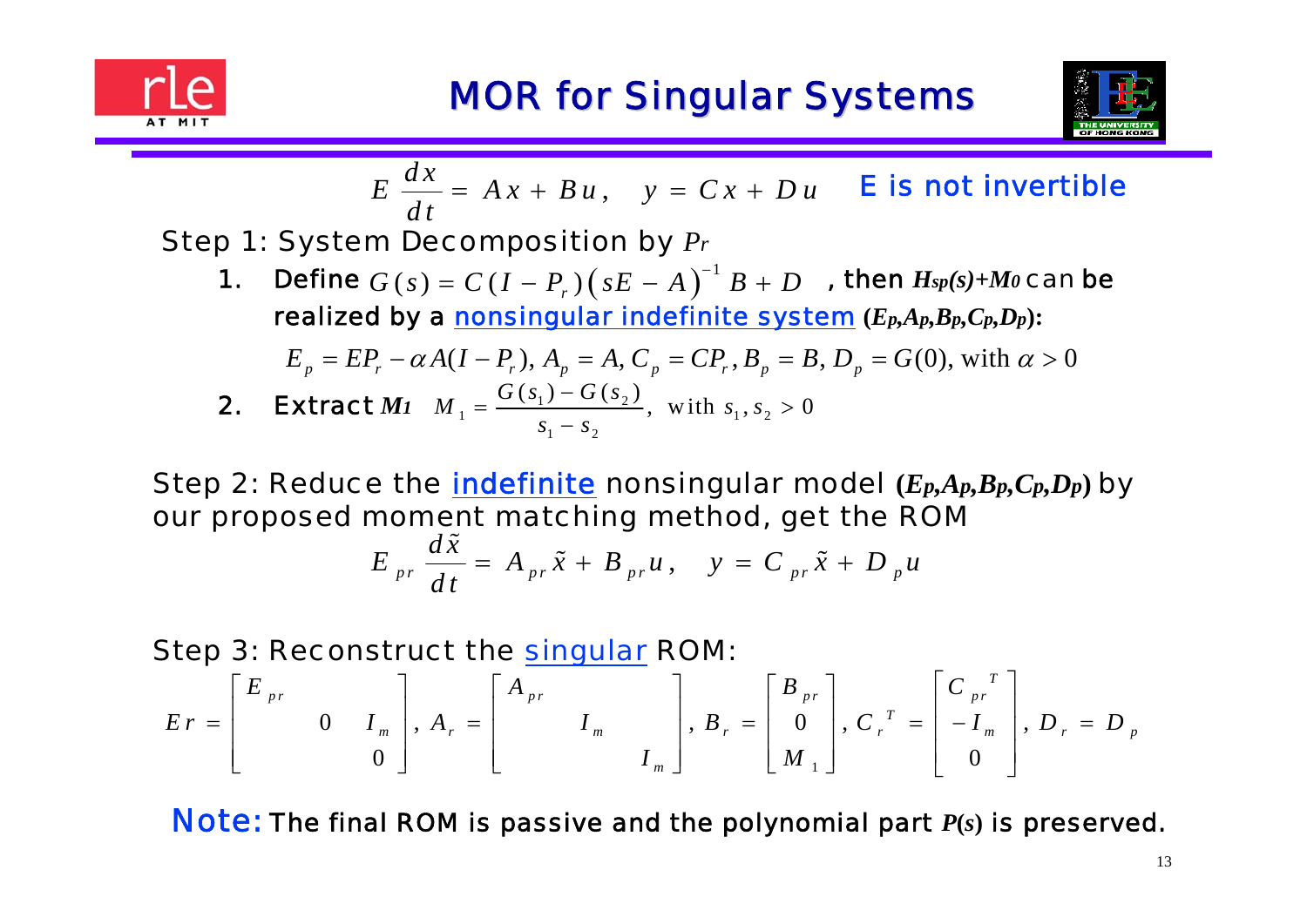



## Benchmark: an order-1505 RLC MNA model, 5 ports



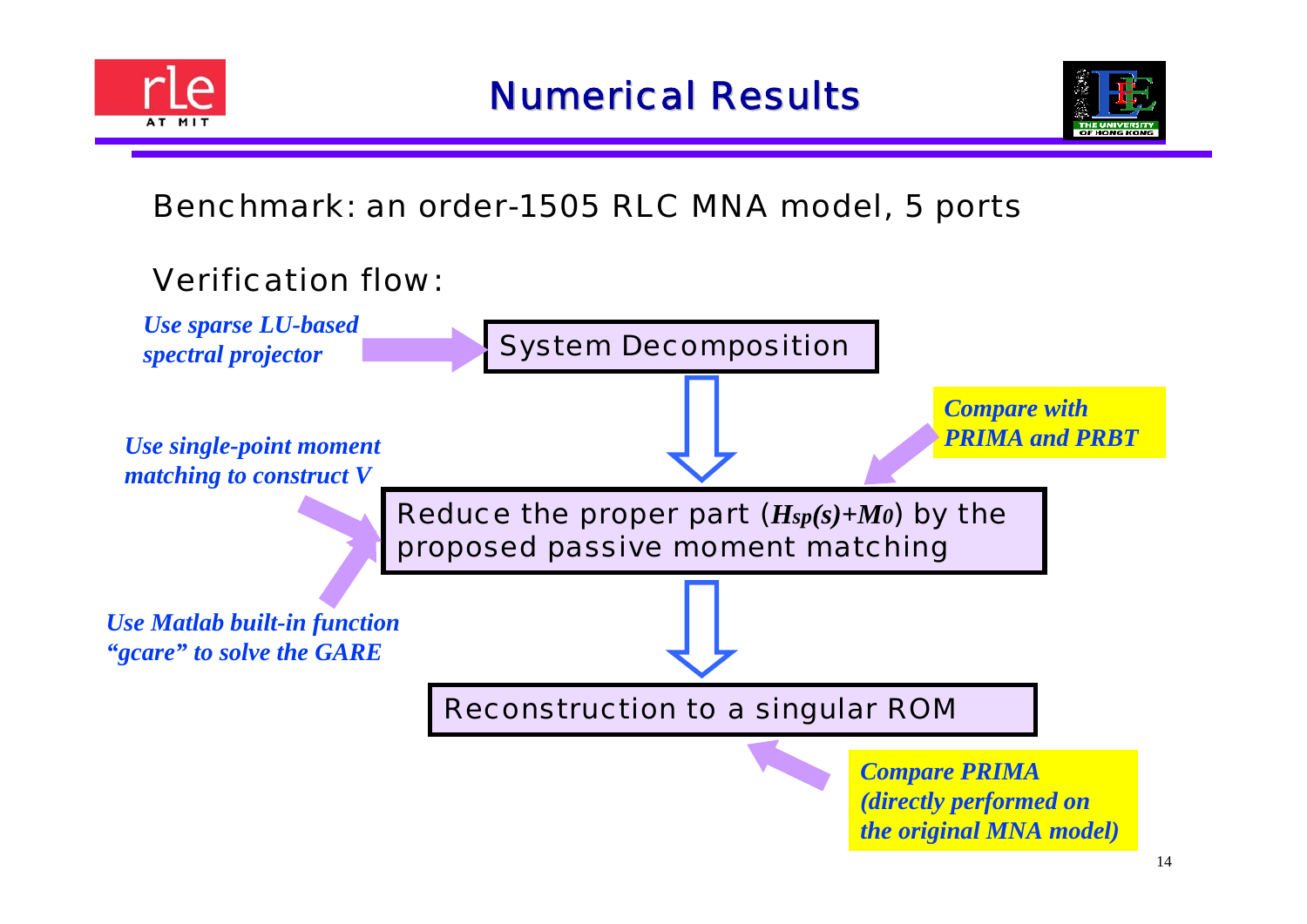



## MOR of the Indefinite Proper Part *Hsp(s)+M0*



Low-freq. band: both moment matching methods are better than PRBT The proposed method is better than PRIMA in the whole frequency band

| <b>CPU Times</b> |      | Model Size   Number of Port   PRIMA (sec)   PRBT (sec)   Proposed (sec) |       |  |
|------------------|------|-------------------------------------------------------------------------|-------|--|
|                  | 1505 |                                                                         | 507.8 |  |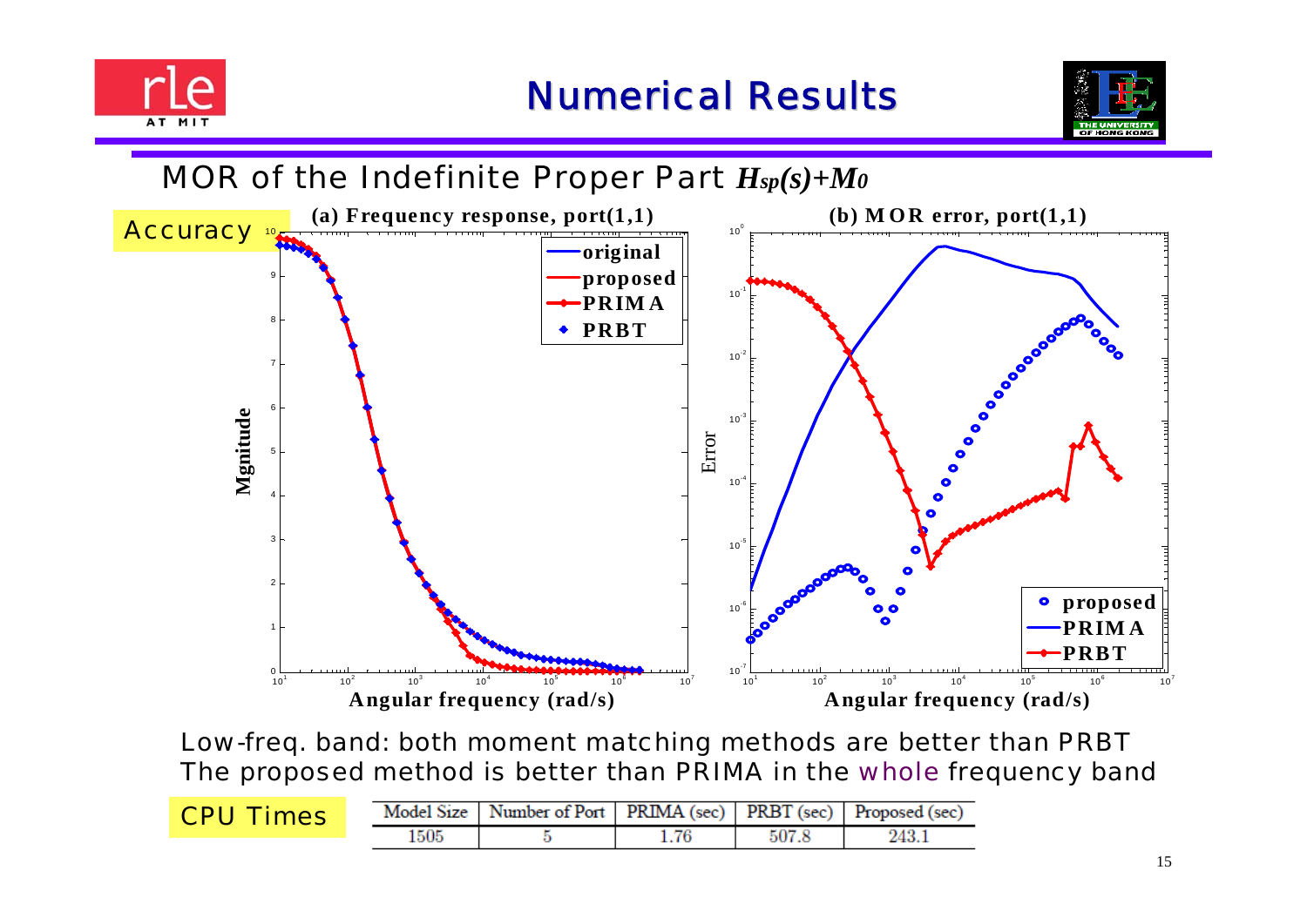



## MOR of the Indefinite Proper Part *Hsp(s)+M0*

### The passivity is tested by the generalized Hamiltonian method (GHM )

**Z. Zhang and N. Wong***, "Passivity test of immitance descriptor systems based on generalized Hamiltonian methods",* **IEEE TCAS2, Jan.2010**



#### PRIMA: Nonpassive ROM Proposed: Passive ROM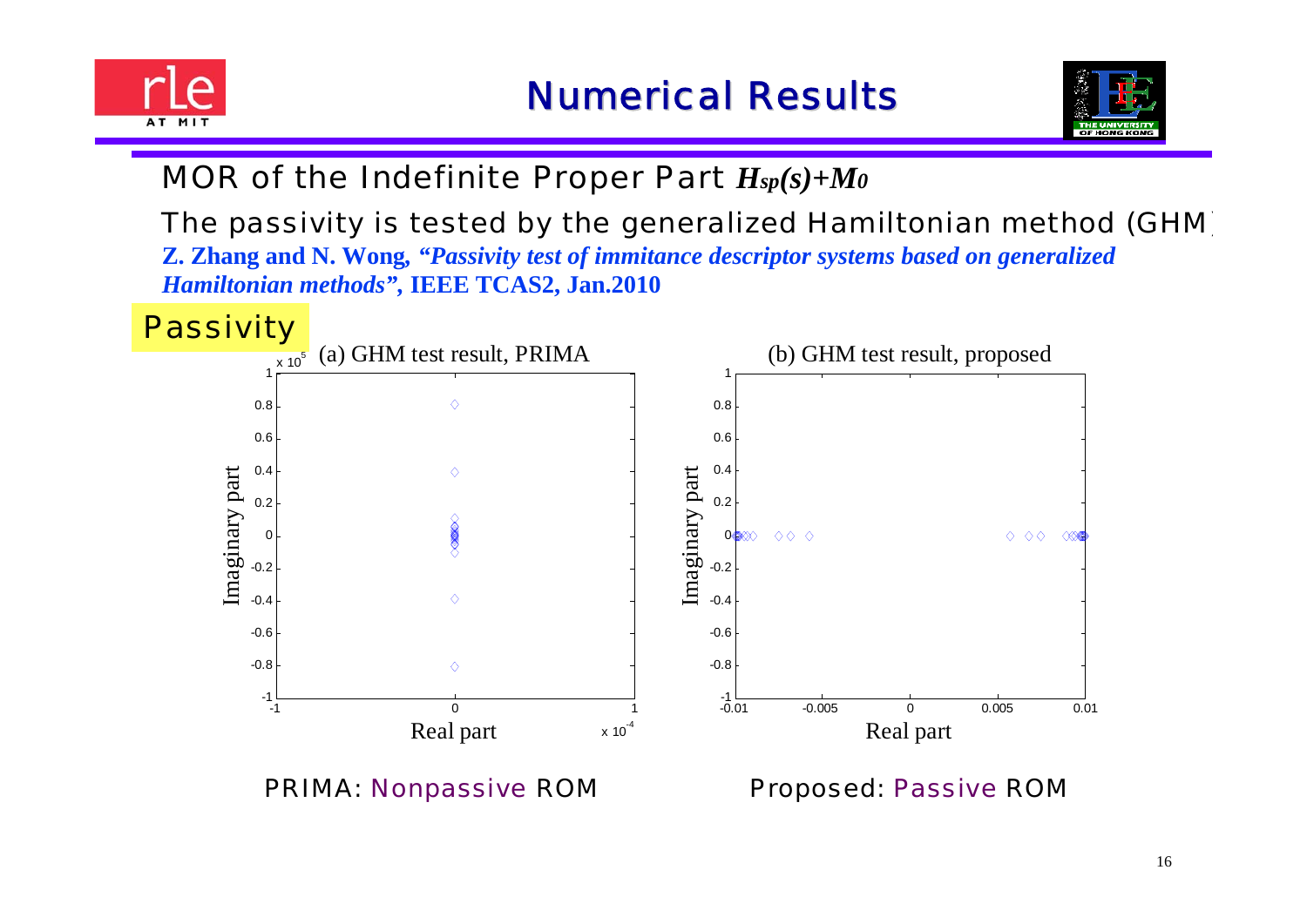



## MOR of whole MNA descriptor-system model

To preserve passivity, PRIMA is directly performed on the original positive semi-definite descriptor system



The proposed moment-matching method produces a ROM that overlaps the original model in the whole frequency band; but the conventional moment matching (e.g. PRIMA) can't preserve the polynomial part *P(s).*